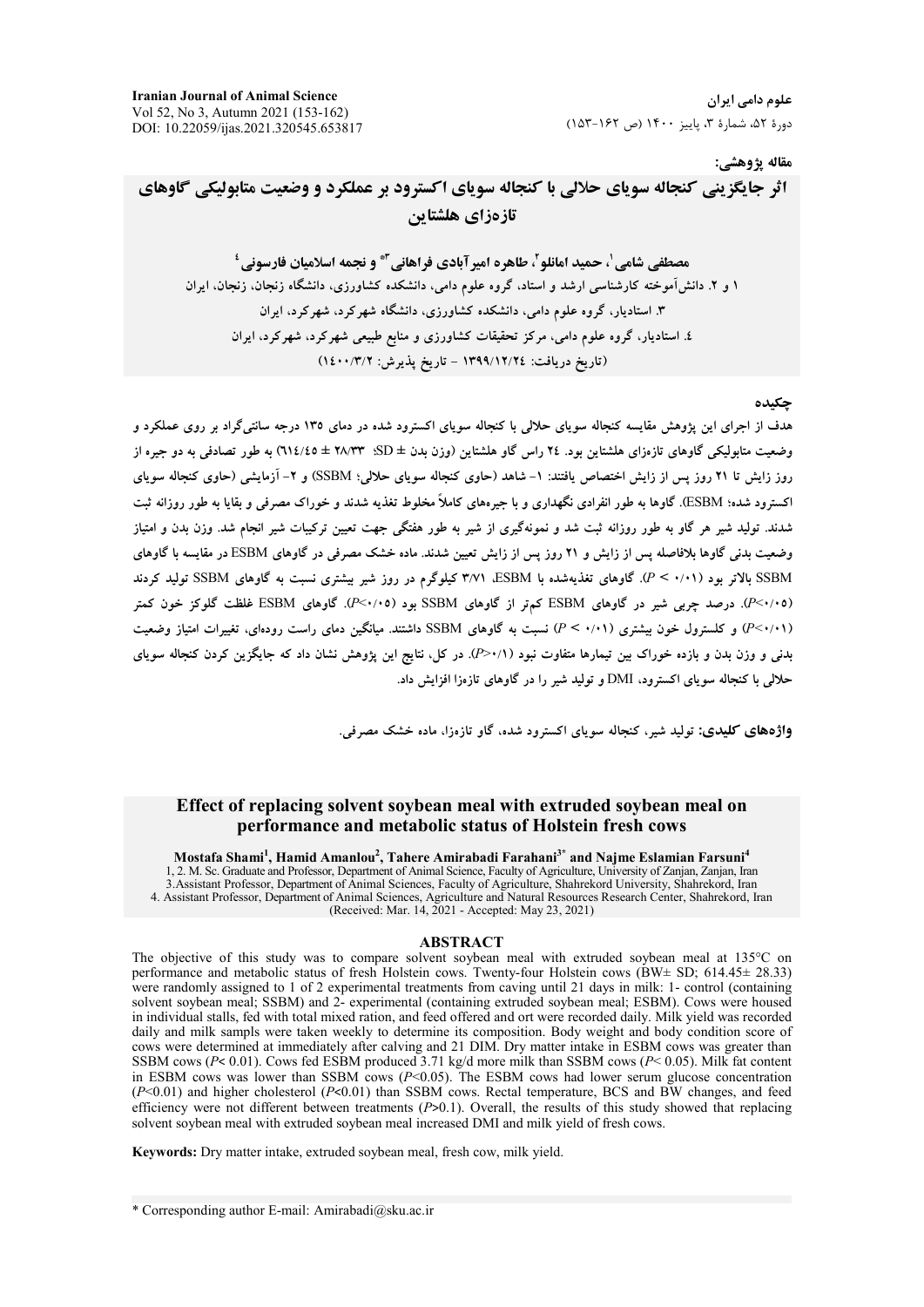استفاده میشود (Schwab & Broderick, 2017). چندین کنجاله سویای فرایند شده با حرارت با هدف فراهم کردن یک منبع RUP قابل هضم در جیره توسعه یافته است. اما، پاسخ های تولیدی متغیر بوده Broderick, 1986; Broderick et al., 1990; ) است Flis & Wattiaux, 2005). بيش تر فرآوردههاي تجارى کنجاله سویای فرایند شده با حرارت مقدار چربی ١/٢ Amino Plus, AGP, Omaha, NE; ) درصد ( ;Amino Plus, AGP (Soy Pass, Ligno Tech USA, Overland Park, KS تا ۶/۶ درصد ( SoyPLUS, West Central Cooperative, Ralston, IA; Soy Best, Grain States Soya Inc., West Point, NE) دارند. در یک آزمايش اوليه (Isenberg et al., 2012) بر روى آناليز كنجاله سوياى اكسترود، افزايش خطى در مقدار RUP آن با افزایش درجه اکسترود کردن از ۱۴۹ به ۱۶۰ و ١٧١ درجه سانتی گراد مشاهده شد. کنجاله سویای اکسترود حاوی ١٠ درصد چربی است ( Giallongo et al., 2015) كه ممكن است انرژى اضافى را افزون بر پروتئین برای گاوهای پرتولید که در توازن منفی انرژی و پروتئین بلافاصله پس از زایش هستند، فراهم کند. در یک پژوهش که اثر استفاده از سه جیره (کنجاله سویا روغن گیری شده با حلال، کنجاله سویای اکسترود شده در دمای ۱۴۹ درجه سانتی گراد و ۱۷۱ درجه سانتیگراد) بر روی خوراک مصرفی و تولید شیر در گاوهای شیری با میانگین روزهای شیردهی ۱۴۱ روز مورد بررسی قرار گرفت، گزارش شد که استفاده از کنجاله سویای اکسترود نسبت به کنجاله سویای حلالی منجر به افزایش ۱/۲۵ کیلوگرم در ماده خشک مصرفی و ۳/۲۵ کیلوگرم در تولید شیر شد (2015). اما، Giallongo et al., 2015). اما (2019) هیچ اثری از جایگزینی کنجاله سویای حلالی با کنجاله سویای اکسترود بر روی ماده خشک مصرفی و تولید شیر گاوها طی ۶۰ روز اول دوره شیردهی مشاهده نکردند. با توجه به اینکه تاکنون تنها یک مطالعه اثر جايگزيني كنجاله سوياي حلالي با كنجاله سویای اکسترود را در گاوهای بلافاصله پس از زایش مورد بررسی قرار داده است؛ بنابراین هدف از پژوهش حاضر ارزیابی اثر جایگزینی کنجاله سویای حلالی با

#### مقدمه

طی دوره انتقال، گاوها توازن منفی مواد مغذی به ویژه پروتئین را، در نتیجه کاهش اشتها و خوراک مصرفی پایین تجربه میکنند. در توازن منفی پروتئین، گاوها سهم قابل توجهي از پروتئين عضلات اسكلتي خود را به منظور تأمين آمينو اسيدها و گلوكز غدد پستاني طی چند هفته پس از زایش تجزیه میکنند (Komaragiri et al., 1997)، اما تجزيه بيش از حد این منابع، منجر به افزایش احتمال وقوع ناهنجاریهای متابولیکی، ضعف در سیستم ایمنی و Ji & Dann, ) تولیدمثلی و کاهش تولید شیر می شود 2013). بنابراین توجه به تأمین نیاز پروتئینی دام از طریق جیرہ غذایی طی دورہ انتقال ضروری است. .2017) Amanlou et al (2017) گزارش کردند که افزایش دادن پروتئین خام با استفاده از مکملهای غیرقابل تجزیه در شکمبه<sup>۱</sup> در گاوهای تازهزا، موجب افزایش ماده خشک مصرفی و تولید شیر طی ۲۱ روز اول پس از زایش در گاوها با توازن منفی پروتئین شد. افزون بر آن، Larsen et al. (2014) گزارش کردند که تأمين مقدار اضافي پروتئين قابل متابوليسم پس از زایش با استفاده از تزریق شیردانی کازئین، تولید شیر را به طور معنى دار افزايش داد و منجر به بهبود غلظت پروتئین پلاسما و وضعیت ایمنی گاوها در دوره پس از زايش شد.

کنجاله سویا یک مکمل پروتئینی در جیره گاوهای شیرده است که از آن بهطور گستردهای در تغذيه دام استفاده مى شود (NRC, 2001). اما بخش عمدهای از پروتئین کنجاله سویا (حدود ۷۵ درصد) قابل تجزیه در شکمبه بوده و برای افزایش بخش عبوری پروتئین آن چندین روش توسعه یافته است (Schwab & Broderick, 2017). فرايند حرارتي يكي از روشهای اصلی جهت کاهش تجزیهپذیری شکمبهای پروتئینهای خوراک است و به طور وسیع Broderick et al., ) در کنجاله سویا ( Broderick et al., 1990)، دانه كامل سويا (Faldet & Satter, 1991) و دیگر مکملهای پروتئینی تغذیهشده به گاوهای شیری

1. RUP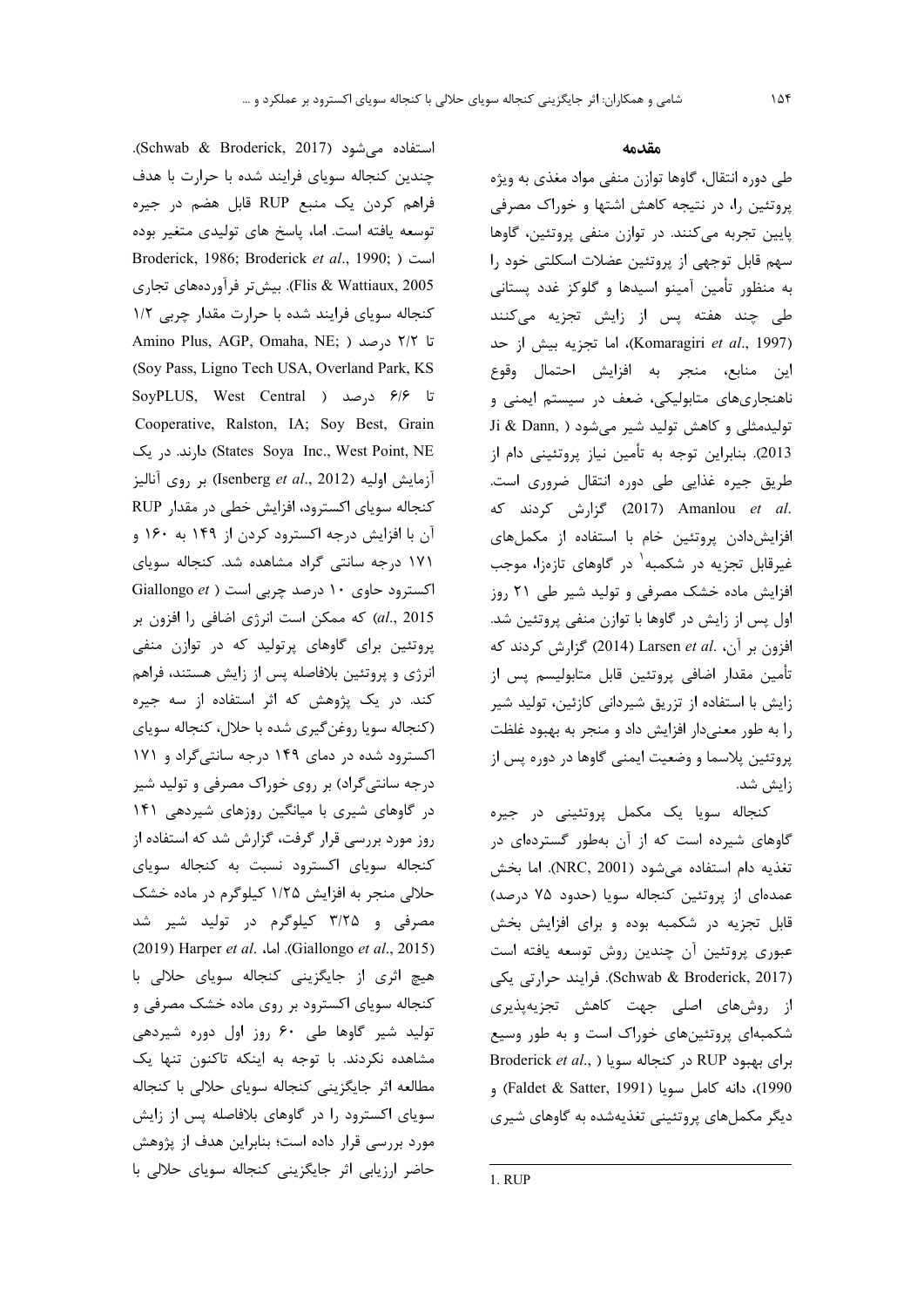کنجاله سویای اکسترود بر روی خوراک مصرفی، تولید شیر و فراسنجههای خونی در گاوهای شیری تازهزا بود.

## مواد و روش ها

## تغذيه، مديريت گاوها و طرح آزمايشي

پژوهش حاضر در تابستان و پاییز ۱۳۹۷ در فارم گاو شیری زیر نظر مزرعه آموزشی و پژوهشی دانشگاه زنجان انجام گرفت. ۲۴ رأس گاو هلشتاین تازهزا با وزن بدن ۲۸/۳۳±۶۱۴/۴۵ کیلوگرم براساس دوره شیردهی (۸ راس دوره شیردهی اول و ۱۶ راس دوره شیردهی دوم و بالاتر) بلوک بندی شدند و به طور تصادفی به دو جیره شاهد (حاوی کنجاله سویای حلالي؛ SSBM) و آزمايشي (حاوي كنجاله سوياي اکسترود شده؛ ESBM) از روز زایش تا ۲۱ روز پس از زایش اختصاص یافتند. گاوها پس از مشاهده علایم زایش به غرفههای زایشگاه منتقل شدند، پس از زایش در جایگاههای انفرادی (۴×۴ متر مربع) دارای آبشخور و آخور جداگانه نگهداری شدند. در طول آزمایش آب در آبخوریها به طور جداگانه برای هر گاو در ۲۴ ساعت قابل دسترس بود. خوراک بهصورت جیره کاملاً مخلوط (TMR) دو بار در روز در ساعات ۱۱ و ۲۱ در حد اشتها با هدف باقی ماندن ۵ تا ۱۰ درصد خوراک عرضه شد. گاوها در ۳ وعده در ساعتهای ۶، ۱۴ و ۲۲ شیر دوشی شدند و میزان تولید هر سه وعده تا ۲۱ روز پس از زایش ثبت گردید. در پیش از زایش پستان گاوها از نظر ورم پستان و هر نوع حالت غیر طبیعی مورد بررسی قرار گرفتند تا در صورت داشتن هر نوع مشکل وارد طرح نشوند. همچنین گاوها اگر پس از زایش جفت ماندگی یا سخت زایی و هر نوع حالت غیر طبیعی نشان دادند وارد طرح نشدند.

مقدار یک تن کنجاله سویا حلالی جهت اکسترود کردن در کارخانه خوراک آذربایجان واقع در شهرستان بناب استان آذربایجانشرقی اکسترود شد. اکسترود کردن در دمای ۱۳۵ درجه سانتی گراد با افزودن ۱۰ درصد روغن جهت سهولت در اکسترود کردن توسط دستگاه اکسترودر ( MUYANG TPH135 Series High Efficient Extruder, China) انجام شد. جهت

آنالیز و تعیین بخش بندیهای پروتئین، نمونههایی از کنجاله سویای حلالی و اکسترود شده به آزمایشگاه مرکز تحقیقات جهاد کشاورزی استان اصفهان ارسال شد که نتیجه آنالیز کنجاله سویای حلالی و کنجاله سویای اکسترود شده در جدول ۱ گزارش شده است. برای متوازن کردن جیرهها از نرمافزار جیرهنویسی شورای تحقیقات ملی (NRC, 2001) استفاده شده که اجزای تشکیل دهنده و ترکیب شیمیایی جیرههای آزمایشی در جدولهای ۲ و ۳ نشان داده شده است.

جدول ۱. ترکیب شیمیایی و بخش بندیهای پروتئین کنجاله سویای حلالی (SSBM) و کنجاله سویای

اکسترودشده (ESBM)

Table 1. Chemical composition and protein fractionations of solvent soybean meal (SSBM) and extruded soybean meal (ESBM)

|                         | SSBM | <b>ESBM</b> |
|-------------------------|------|-------------|
| DM, %                   | 89.8 | 90.6        |
| $CP, \%$ DM             | 45.8 | 42.9        |
| True protein, % CP      | 44.5 | 40.6        |
| Insoluble protein, % CP | 43.3 | 40.3        |
| Fraction A, % CP        | 7.3  | 5.36        |
| Fraction B1, % CP       | 2.5  | 0.7         |
| Fraction B2, % CP       | 79.7 | 75.29       |
| Fraction B3, % CP       | 5.0  | 11.31       |
| Fraction C, % CP        | 5.5  | 7.34        |
| RUP, % CP               | 44   | 50.1        |
| EE, % DM                | 5.18 | 11.1        |

#### جدول ۲. اجزای تشکیل دهنده جیرههای آزمایشی

تغذیهشده طی دوره تازهزا (درصد ماده خشک)

Table 2. Feed ingredients of experimental diets fed during fresh period  $(\hat{\%}$  of DM)

| Ingredient                         | <b>SSBM</b> | <b>ESBM</b> |
|------------------------------------|-------------|-------------|
| Legume forage hay, mature          | 19.08       | 19.08       |
| Corn silage, 20% DM                | 23.57       | 23.57       |
| Barley grain, rolled               | 5.87        | 5.87        |
| Corn grain, ground, dry            | 22.47       | 22.47       |
| Canola meal, mechanical extraction | 4.03        | 4.03        |
| Corn gluten meal                   | 2.20        | 2.20        |
| Cottonseed, whole with lint        | 2.80        | 2.80        |
| Solvent soybean meal               | 11.36       |             |
| Extruded soybean meal              |             | 11.36       |
| Poultry meal                       | 4.79        | 4.79        |
| Calcium carbonate                  | 0.70        | 0.70        |
| Dicalcium phosphate                | 0.19        | 0.19        |
| Magnesium oxide                    | 0.26        | 0.26        |
| Salt                               | 0.32        | 0.32        |
| NaHCO3                             | 1.08        | 1.08        |
| Vitamin premix <sup>1</sup>        | 0.64        | 0.64        |
| Mineral premix <sup>2</sup>        | 0.64        | 0.64        |

1. Premix contained 750,000 IU of vitamin A/kg, 210,000 IU of vitamin  $D/kg$ , and  $5,500$  IU of vitamin E/kg.

2. Premix contained 30 mg of Co/kg, 2500 mg of Cu/kg, 120 mg of I/kg, 3500 mg of Mn/kg, 60 mg of Se/kg, and 10000 mg of Zn/kg.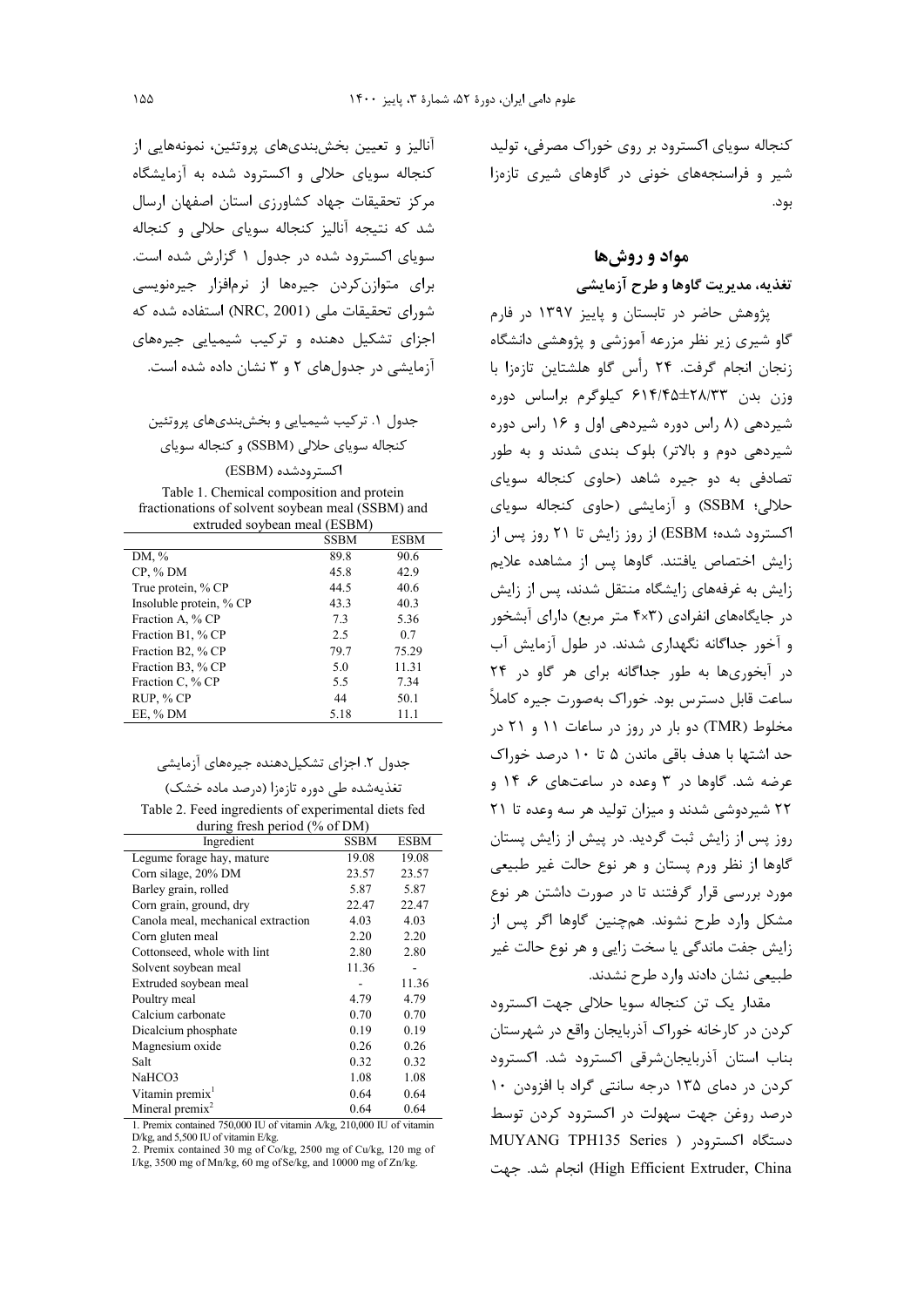| جدول ۳. ترکیبات شیمیایی جیرههای ازمایشی تغذیهشده |  |  |  |  |  |
|--------------------------------------------------|--|--|--|--|--|
|--------------------------------------------------|--|--|--|--|--|

طی دوره تازهزا (درصد ماده خشک، به غیر از موارد بیانشده) Table 3. Chemical composition of experimental diets fed during fresh period (% of DM, unless otherwise stated)

| $\cdots$<br>Component | <b>SSBM</b> | <b>ESBM</b> |
|-----------------------|-------------|-------------|
| NEL (Meal/kg of DM)   | 1.70        | 1.71        |
| CP                    | 18.5        | 18.2        |
| <b>RDP</b>            | 11.7        | 11.2        |
| <b>RUP</b>            | 6.8         | 7.0         |
| <b>NFC</b>            | 42.1        | 41.8        |
| Ether extract         | 4           | 4.7         |
| <b>NDF</b>            | 28.2        | 28.2        |
| ADF                   | 18.6        | 18.6        |
| Forage NDF            | 20.3        | 20.3        |
| $DCAD$ (mEq/kg of DM) | $+256$      | $+251$      |
| Ca                    | 1.2         | 1.2         |
| P                     | 0.6         | 0.6         |
| Mg                    | 0.39        | 0.39        |

### نمونهگیری و ثبت دادهها

خوراک عرضه شده به گاوها و بقایای خوراک به طور انفرادی از روز زایش تا ۲۱ روز پس از زایش ثبت شد. همچنین، نمونەھایی از جیرەھای کاملاً مخلوط (TMR) و بقایا دو بار در هفته برای اندازهگیری DM گرفته شدند و در ۶۰ درجه سانتیگراد به مدت ۴۸ ساعت خشک شدند و سپس توسط هفته و تیمار ترکیب شدند. نمونههای خوراک از طریق یک غربال یک میلی متری آسیاب شدند و برای نیتروژن کلدال (AOAC, 1990; method 984.13)، عصاره اترى AOAC, ) ADF (AOAC, 1990; method 920.39) Van Soest et al., ) NDF , (1990; method 973.18 1991) آنالیز شدند. شیردوشی سه بار در روز در ساعتهای ۶، ۱۴ و ۲۲ انجام شد و میزان شیر تولیدی گاوها بهصورت جداگانه در هر وعده ثبت گردید. جهت تعیین ترکیبات شیر، نمونهگیری از شیر به نسبت شیر تولیدی در هر سه وعده بهصورت هفتگی انجام شد. نمونهها در دمای ۴ درجه سانتی گراد نگهداری و در آزمایشگاه تغذیه دام دانشگاه زنجان تركيبات شير (چربي، پروتئين، لاكتوز و نیتروژن اورەای شیر) با استفاده از دستگاه میلکواسکن (EKOMILK-MILKANA KAM  $98-2A)$ اندازهگیری شدند. جهت تعیین فراسنجههای خونی، نمونه گیری از خون در روز زایش و روزهای ۳، ۷، ۱۴ و ۲۱ پس از زایش، چهار ساعت پس از خوراک دهی صبح از سیاهرگ دمی توسط لولههای تحت خلأ انجام

شد. نمونههای خون بلافاصله جهت جداسازی سرم با ۳۰۰۰ دور به مدت ۱۵ دقیقه سانتریفیوژ ( SIGMA 101 GERMANI) شدند و سرم حاصل جهت تعیین فراسنجههای خونی از قبیل گلوکز، کلسیم، فسفر، منيزيوم، پروتئين تام، آلبومين، اوره، كلسترول، بتاهیدروکسی بوتیریک اسید (BHBA) و اسیدهای چرب غیراستریفیه (NEFA) در دمای ۲۰- درجه سانتی گراد تا زمان آنالیزهای آزمایشگاهی نگهداری شدند. جهت تعیین فراسنجههای خونی از قبیل گلوكز، كلسيم، فسفر، منيزيم، پروتئين تام، آلبومين، کلسترول و اوره از دستگاه اسیکتوفتومتری (-Perkin Elmer) و کیتهای پارسآزمون استفاده شد. همچنین جهت اندازهگیری BHBA و NEFA از دستگاه اسپکتوفتومتری (Perkin-Elmer) و کیتهای تجاری RANDOX استفاده شد. مقدار گلوبولین از کسر مقدار آلبومین از پروتئین کل به دست آمد.

در روز زایش و ۲۱ روز پس از زایش، گاوها پس از شیردوشی و پیش از خوراکدهی صبح، توسط باسکول (Ogawa Seiki CO., Japan) توزين شدند. همچنين گاوها در آغاز و پایان آزمایش جهت تعیین امتیاز Mildman et ) ۵ تا ۵ ( Wildman et al., 1982) امتیازدهی شدند و از میانگینهای نمره وضعیت بدنی جهت تجزیه و تحلیل آماری دادهها استفاده شد. اندازه گیری درجه حرارت رکتومی پس از شیردوشی صبح برای هر گاو به مدت ۲۱ روز صورت گرفت و اطلاعات بهصورت روزانه ثبت گردید. برای اندازهگیری درجه حرارت رکتومی از داماسنج دیجیتال (Microlife, Switzerland) استفاده شد، که دقت این دماسنج +/+± درجه سانتي گراد بود.

آزمایش در چارچوب طرح بلوکهای کامل تصادفی با دو تیمار (جیرههای آزمایشی) و ١٢ تكرار در هر تیمار انجام شد. همه دادهها با استفاده از رویه Mixed نړمافزار SAS (2004) در قالب طرح بلوکهای کامل تصادفی آنالیز شدند. دادههایی از قبیل ماده خشک مصرفی، تولید شیر و ترکیبات آن، بازده خوراک، فراسنجههای خونی بهصورت اندازههای تکرارشده آنالیز شدند و مدل آماری به شرح زیر مے باشد: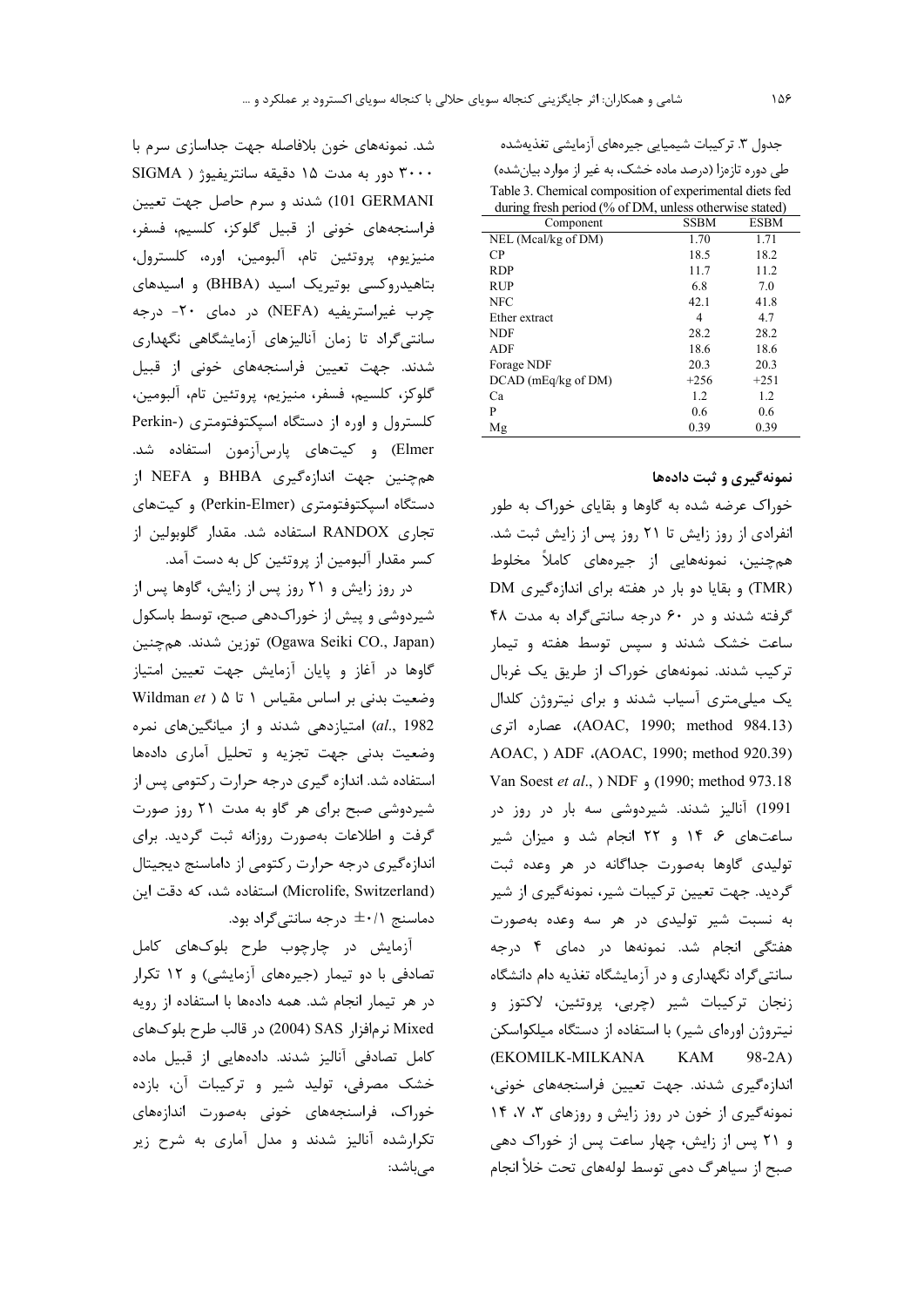$Y_{ijkl} = \mu + \text{Treat}_i + \text{Block}_j + \text{Time}_k + (\text{Treat} \times$ Block)<sub>ij</sub> + (Treat × Time)<sub>ik</sub> + (Block × Time)<sub>ik</sub> +  $(Treat \times Block \times Time)_{iik} + Cow_{iil} + \varepsilon_{iikl}$  $Y_{ijkl}$  که در آن،  $Y_{ijkl}$ = متغیر وابسته، µ= میانگین کل مشاهدات، Treat= اثر ثابت تيمار آزمايشي، Block= اثر ثابت بلوک (دوره شیردهی)، Time<sub>k</sub>= اثر ثابت زمان، اثر متقابل =(Treat×Block)<sub>ij</sub> اثر متقابل =(Treat×Block) تیمار در بلوک، Treat×Time) = اثر متقابل تیمار در زمان، ، (Block×Time)= اثر متقابل بلوک در زمان، Treat×Block×Time)<sub>iik</sub>)= اثر متقابل تیمار در بلوک در زمان، Cow<sub>iil</sub>=اثر تصادفی گاو، <sub>Eijkl</sub>=اثر اشتباه آزمایشی. برای آنالیز تغییرات وزن بدن، اثر زمان و اثر متقابل آنها از مدل بالا حذف شد. برای آنالیز فراسنجههای خونی، فراسنجههای خونی در روز زایش به عنوان عامل کوواریت در مدل آماری وارد شدند و

در صورت عدم معنى دارى (١/ +<P) از مدل نهايى حذف شدند. دادهها بهصورت ميانگين حداقل مربعات (LSM) گزارش شدند و تفاوتهای آماری در ۲⁄۰۰۵€ و تمایل به معنیداری در ۰/۱ ×> P > ۰/۰۵ و مقایسه میانگینها با استفاده از آزمون توکی انجام شد.

### نتايج و بحث

### مادہ خشک مصرفی

میانگین ماده خشک مصرفی در گاوهای تغذیهشده با جیره ESBM در مقایسه با گاوهای تغذیهشده با جیره SSBM طی ۲۱ روز اول پس از زایش بالاتر (۱۶/۰۱ - - ۱۶/۰۷ در مقابل ۱۴/۳۷ کیلوگرم در روز) جدول ۴) بود. در راستا با افزایش ماده خشک مصرفی، دیگر مواد مغذی مصرفی (RUP ،CP ،NEL و RUP)

در گاوهای تغذیهشده با ESBM در مقایسه با SSBM بالاتر بود.

همسو با یافتههای این پژوهش Wu & Satter (2000) و .Broderick et al (2004) زمانی که از کنجاله سویای اکسپلر شده به عنوان منبع RUP در مقایسه با کنجاله سویای حلالی به عنوان منبع عمده پروتئین استفاده کردند، DMI بالاتری را گزارش کردند. افزون بر آن، در پژوهش دیگر که اثر استفاده از سه جیره (کنجاله سویا روغن گیریشده با حلال (SSBM)، کنجاله سویای اکسترود شده در دمای ۱۴۹ درجه سانتی گراد و ۱۷۱ درجه سانتیگراد بر روی خوراک مصرفی و تولید شیر در گاوهای شیرده با میانگین روزهای شیردهی ۱۴۱ روز مورد بررسی قرار گرفت، گزارش شد که استفاده از کنجاله سویای اکسترود نسبت به کنجاله سویای حلالی منجر به افزایش ۱/۲۵ کیلوگرم در ماده خشک مصرفی شد (Giallongo et al., 2015). در یک مقاله مروری 2005) Ipharraguerre & Clark (2005) كاهش ماده خشك مصرفی را در جایگزینی کنجاله سویای حلالی با منابع RUP (کنجاله گلوتن ذرت، یودر ماهی) گزارش کردند كه با نتايج اين پژوهش مغايرت داشت. البته در مطالعه آنها، میانگین روزهای شیردهی ۱۱۱ روز گزارش شده است که نیاز حیوان در این دوره با دوره تازهزا کاملاً متفاوت مي باشد. برخلاف نتايج اين پژوهش Fathi Nasri .et al (2007) هيچ تفاوت معنى دارى در ماده خشك مصرفی بین کنجاله سویای حلالی و سویای برشته شده در گاوهای چندبار زایش با میانگین روزهای شیردهی ۵۰ روز مشاهده نکردند و نشان دادند که سویای خام، برشته شده و کنجاله سویای حلالی تفاوت معنیداری بر ماده خشک مصرفی نداشتند.

جدول ۴. اثر سطوح مختلف کنجاله سویای اکسترود بر روی مصرف مواد مغذی و توازن انرژی در گاوهای تازهزای هلشتاین Table 4. The effect of different levels of extruded soybean meal on nutrient intake and energy balance in Holstein fresh course

| $11 \cup 111 \cup 1111$   |             |             |            |             |             |             |               |
|---------------------------|-------------|-------------|------------|-------------|-------------|-------------|---------------|
| Item                      |             | Treat       |            | P-Value     |             |             |               |
|                           | <b>SSBM</b> | <b>ESBM</b> | <b>SEM</b> | Treat       | Parity      | Time        | Treat* Parity |
| DMI, $kg/d$               | 14.37       | 16.01       | 0.41       | ${}_{0.01}$ | 0.01        | < 0.01      | 0.78          |
| Net energy intake, Mcal/d | 24.01       | 27.22       | 0.49       | ${}_{0.01}$ | ${}_{0.01}$ | < 0.01      | 0.76          |
| CP intake, kg/d           | 2.66        | 2.91        | 0.05       | ${}_{0.01}$ | ${}_{0.01}$ | ${}_{0.01}$ | 0.80          |
| Milk NEL, Meal/d          | 20.73       | 22.06       | 0.99       | 0.35        | 0.15        | < 0.01      | 0.80          |
| Energy balance, Mcal/d    | $-6.31$     | $-4.61$     | 1.16       | 0.31        | 0.90        | 0.12        | 0.70          |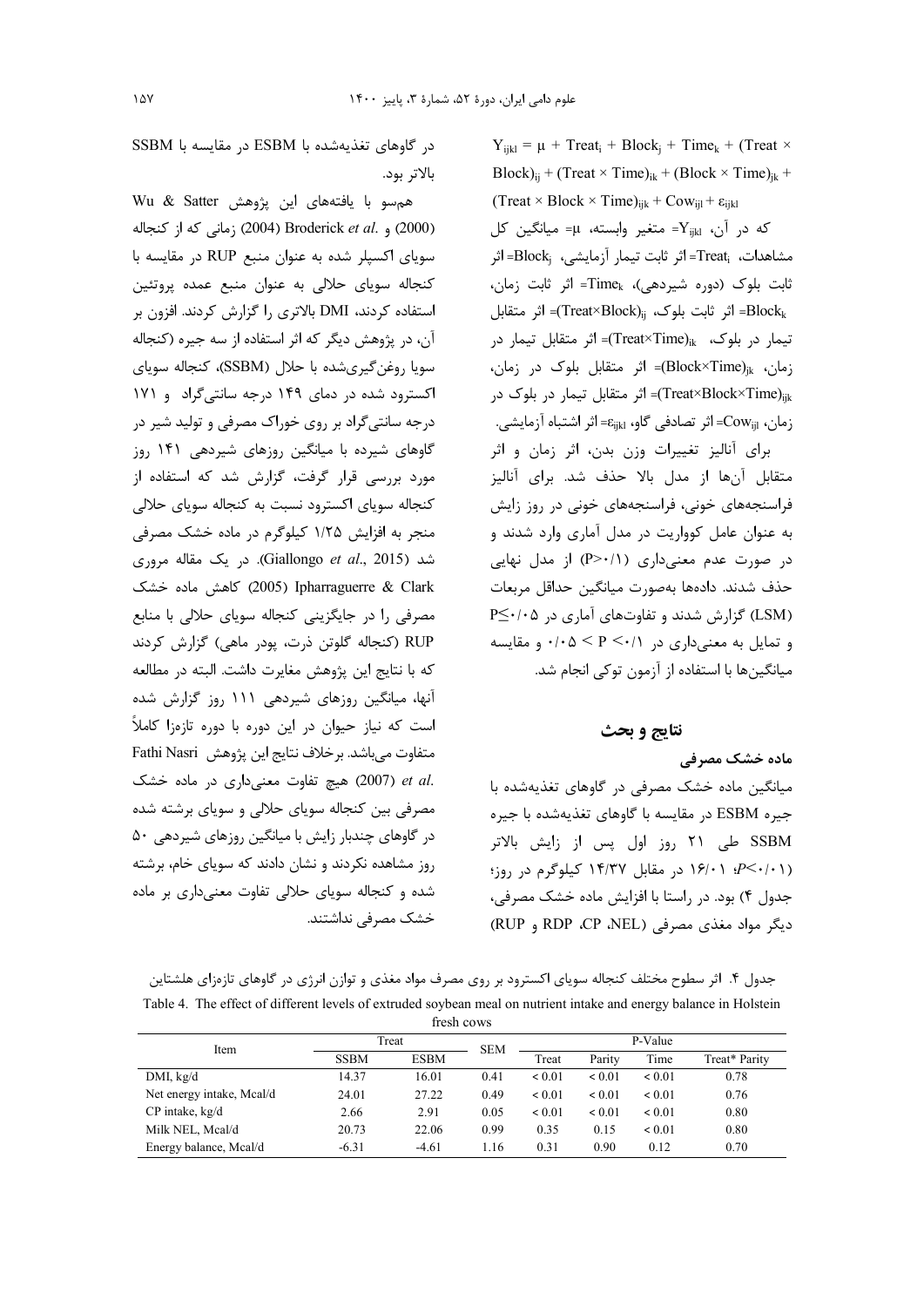تولید شیر و ترکیبات آن میانگین تولید شیر در جیره SSBM و ESBM به ترتیب ۲۷/۸۲ و ۳۱/۵۳ کیلوگرم در روز بود (جدول ۵). گاوهای تغذیهشده با ESBM، ۳/۷۱ کیلوگرم در روز، شیر بیشتری در مقایسه با گاوهای تغذیهشده با SSBM تولید کردند (P=۰/۰۲)، اما به دلیل کاهش درصد چربی شیر در گاوهای تغذیهشده با ESBM نسبت به گاوهای SSBM، تفاوت شير تصحيح شده براساس ٣/٥ درصد چربی و شیر تصحیحشده براساس انرژی (ECM) بین تيمارها معنى دار بود. Schwab & Foster (2009) در پژوهشی در دانشگاه کرنل گزارش کردند که در هفتههای اول دوره شیردهی، عامل محدودکننده برای تولید شیر یروتئین قابل متابولیسم است و نه انرژی خالص شيردهي، در نتيجه افزايش دادن سطوح RUP به نفع افزايش توليد شير است.

برخی مطالعات افزایش تولید شیر را با فرآوری Giallongo et (ش کردند؛ Giallongo et .al (2015) گزارش كردند كه در مقايسه با كنجاله سویای حلالی، کنجاله سویای اکسترود شده در درجه حرارت ١٧١ درجه سانتي گراد منجر به افزايش ٣/٢۵ کیلوگرم در تولید شیر روزانه گاوهای اواسط دوره Faldet & Satter et al. (من بر آن، Faldet & Satter et al. (1991) گزارش كردند كه گاوهاى تغذيهشده با دانه سویای حرارت داده شده ۴/۵ و ۴ کیلوگرم در روز شیر

خام و شیر تصحیحشده بر اساس ۳/۵ درصد چربی بیشتری در مقایسه با دانه سویای خام تولید کردند. .2007) Fathi Nasri et al (2007) نيز گزارش كردند كه مصرف سویای برشتهشده به عنوان مکمل پروتئینی در جیره گاوهای شیرده در مقایسه با سویای خام موجب افزایش تولید شیر به میزان ۱/۶ تا ۱/۸ کیلوگرم در روز شد که دلیل آن را دسترسی بیشتر پروتئین برای هضم رودهای و جذب بیشتر آمینواسیدها در روده دانستند. در مقابل، .Palmquist et al (1978)  $\zeta$ زارش کردند که در گاوهای تغذیهشده با سویای برشتهشده و كنجاله سويا، توليد شير وتركيبات آن مشابه بود. همچنین .Chouinard et al (1997) اثری از سویای فرآوری شده بهصورت اکسترود، برشته و میکرونیزه شده در مقایسه با سویای خام بر تولید شیر مشاهده نكردند. .Arhami et al (2015) گزارش كردند جایگزینی دانه سویای اکسترود شده و برشته شده در جیره گاوهای شیری با میانگین روزهای شیردهی ۱۱۳ روز اثر معنیداری بر تولید شیر و ترکیبات آن نداشت. در پژوهش حاضر، افزایش تولید شیر در گاوهای تازهزای تغذیهشده با کنجاله سویای اکسترود نسبت به گاوهای تغذیهشده با کنجاله سویای حلالی ممکن است به دلیل افزایش ماده خشک مصرفی و عرضه بیشتر آمینواسیدهای قابل هضم به روده کوچک ىاشد.

جدول ۵. اثر سطوح مختلف کنجاله سویای اکسترود بر تولید شیر و ترکیبات آن و بازده خوراک در گاوهای تازهزای هلشتاین Table 5. The effect of different levels of extruded soybean meal on milk production and composition and feed fficionar in Holstoin frosh as

| efficiency in Hoistein fresh cows |             |             |            |         |        |             |               |
|-----------------------------------|-------------|-------------|------------|---------|--------|-------------|---------------|
| Item                              |             | Treat       |            | P-Value |        |             |               |
|                                   | <b>SSBM</b> | <b>ESBM</b> | <b>SEM</b> | Treat   | Parity | Time        | Treat* Parity |
| Milk yield $(kg/d)$               |             |             |            |         |        |             |               |
| Actual                            | 27.82       | 31.53       | 1.03       | 0.02    | 0.07   | ${}_{0.01}$ | 0.80          |
| $3.5\%$ FCM <sup>1</sup>          | 29.91       | 31.67       | 1.49       | 0.41    | 0.14   | ${}_{0.01}$ | 0.75          |
| ECM <sup>2</sup>                  | 30.03       | 32.15       | 1.42       | 0.30    | 0.13   | ${}_{0.01}$ | 0.82          |
| Milk fat                          |             |             |            |         |        |             |               |
| $\frac{0}{0}$                     | 3.98        | 3.53        | 0.12       | 0.02    | 0.81   | ${}_{0.01}$ | 0.81          |
| kg/d                              | 1.10        | 1.11        | 0.06       | 0.91    | 0.20   | 0.03        | 0.60          |
| Milk protein                      |             |             |            |         |        |             |               |
| $\frac{0}{0}$                     | 3.31        | 3.27        | 0.026      | 0.20    | 0.28   | ${}_{0.01}$ | 0.96          |
| kg/d                              | 0.92        | 1.03        | 0.03       | 0.04    | 0.12   | ${}_{0.01}$ | 0.83          |
| Lactose                           |             |             |            |         |        |             |               |
| $\frac{0}{0}$                     | 4.80        | 4.76        | 0.025      | 0.20    | 0.32   | 0.01        | 0.96          |
| kg/d                              | 1.33        | 1.49        | 0.05       | 0.03    | 0.09   | ${}_{0.01}$ | 0.84          |
| MUN (mg/dL)                       | 15.52       | 15.18       | 0.24       | 0.32    | 0.45   | ${}_{0.01}$ | 0.95          |
| Feed efficiency <sup>3</sup>      | 1.97        | 1.94        | 0.08       | 0.80    | 0.82   | 0.03        | 0.96          |
| BW change $(kg/21 d)$             | $-33.68$    | $-28.25$    | 3.40       | 0.27    | 0.28   |             | 0.71          |
| BCS change per 21 d               | $-0.31$     | $-0.27$     | 0.03       | 0.46    | 0.80   |             | 0.47          |

1. 3.5% FCM =  $(0.432 \times \text{kg m}lik)$  +  $(16.216 \times \text{kg m}lik)$  fat)

2. ECM=  $(0.327 \times \text{kg milk}) + (12.95 \times \text{kg milk fat}) + (7.2 \times \text{kg milk protein})$ 

3. Actual milk/DMI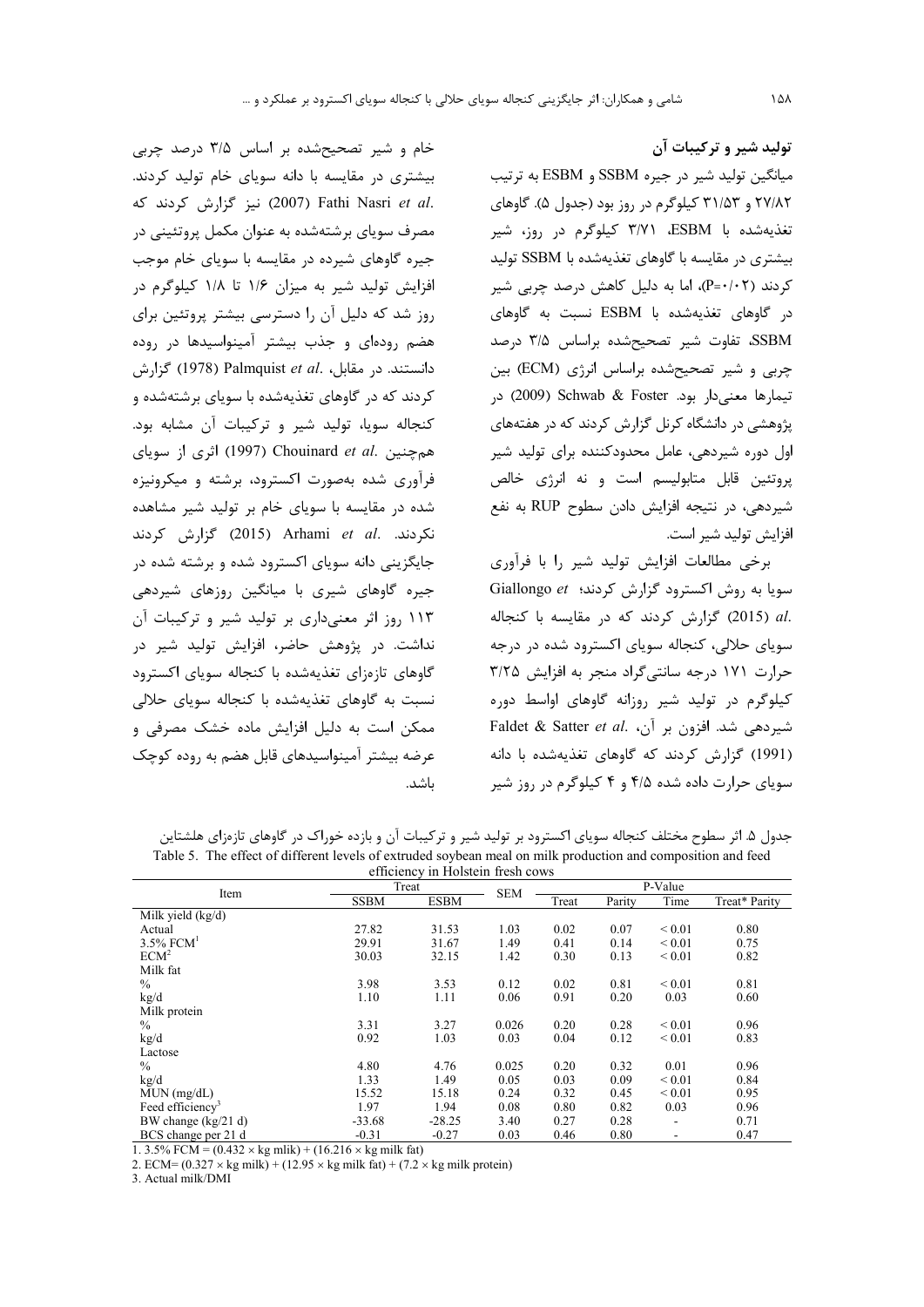میانگین درصد چربی شیر در گاوهای تازهزای تغذيهشده با SSBM و ESBM بهترتيب ٣/٩٨ و ۳/۵۳ درصد بود (۶-۰/۰۲؛ جدول ۵). اما مقدار چربی شیر بین تیمارهای آزمایشی متفاوت نبود (P=·/٩١). بر خلاف نتايج پژوهش حاضر، Reynal (1997) Henson et al. (2003) & Broderick تفاوتی در درصد چربی شیر بین گاوهایی که کنجاله سویای حلالی و کنجاله سویای اکسپلر مصرف کردند، مشاهده نکردند. در توافق با يافتههاى يژوهش حاضر، Mathew et al. گزارش کردند که استفاده از سویای برشته شده در جیره منجر به کاهش درصد چربی شیر شد که دلیل آن را افزایش سهم اسیدهای چرب غیر اشباع در جيره بيان كردند. همچنين، Block et al. (1981) با مصرف سویای حرارت دیده در مقایسه با سویای خام، کاهش درصد چربی شیر را گزارش کردند. در پژوهش حاضر، کاهش درصد چربی شیر در گروه ESBM نسبت به گروه SSBM می تواند به علت افزایش تولید شیر و اثر رقیق کنندگی آن بر روی درصد چربی شیر باشد.

درصد پروتئین و لاکتوز شیر بین تیمارها تفاوت معنى دارى نداشتند (٢ + =P)، اما در راستا با افزايش تولید شیر مقدار پروتئین (۴-۰/۰۴) و لاکتوز شیر SSBM در تیمار ESBM در مقایسه با SSBM بالاتر بود (جدول ۵). حجم شير با ساخت لاكتوز تنظیم میشود و درصد لاکتوز بهطور نسبی مقدار ثابتی است و افزایش ساخت لاکتوز، تولید شیر را افزایش خواهد داد. نتایج درصد لاکتوز شیر همسو با نتايج Giallongo et al. بود كه هيچ تفاوت معنیداری بین کنجاله سویای اکسترود شده با کنجاله سویای حلالی مشاهده نکردند.

با وجود افزایش در پروتئین خام مصرفی، نیتروژن اورەاي شير (MUN) تحت تأثير اكسترودكردن كنجاله سویا قرار نگرفت و بین تیمارهای آزمایشی مشابه بود (P=·/۳۲؛ جدول ۵). نیتروژن اورهای شیر به عنوان ابزاری در جهت تعیین کیفیت پروتئین جیره استفاده می شود و مطالعات نشان دادند که با کاهش غلظت

نیتروژن اورهای پلاسما و نیتروژن اورهای شیر، بازده استفاده از پروتئین جیره افزایش می یابد ( Ferguson et al., 1993). Harris et al. .(et al., 1993) بيان كردند كه نیتروژن اورهای شیر بیشتر از ۱۸ میلیگرم در دسی لیتر بیان کننده مازاد پروتئین خام در جیره است و غلظت زیاد آن نشان دهنده از دست رفتن نیتروژن جیرہ مے باشد.

## بازده مصرف خوراك

بازده خوراک در گاوهای تازهزای تغذیهشده با SSBM و ESBM بهترتيب ١/٩٧ و ١/٩۴ بود و تحت تأثير تيمارها قرار نگرفت (۰/۸+=P؛ جدول ۵). در راستا با نتایج پژوهش ciallongo et al. حاضر، Giallongo et al. حاضر، خوراک گاوهای اواسط دوره شیردهی تغذیهشده با کنجاله سویای حلالی در مقایسه با کنجاله سویای اکسترودشده مشاهده نکردند و بیان کردند که جایگزینی كنجاله سوياي حلالي با كنجاله سوياي اكسترود احتمالاً با افزایش خوشخوراکی منجر به افزایش خوراک مصرفی و در نتیجه افزایش تولید شیر شد.

#### وزن بدن و امتياز وضعيت بدني

تغییرات وزن بدن (۶۷/۲۷) و امتیاز وضعیت بدنی (۶۶-P=۰/۴۶) طی ۲۱ روز اول دوره شیردهی تحت تأثیر تیمارهای آزمایشی قرار نگرفتند (جدول ۵). عدم تفاوت در تغییرات وزن بدن و امتیاز وضعیت بدنی در راستا با عدم تغییر در توازن انرژی بین تیمارهای آزمایشی بود (جدول ۴).

## فراسنجەھای خونی

بهاستثنای غلظت گلوکز (P=٠/٠١) و کلسترول سرمی (P<·/·۱)، دیگر فراسنجههای خونی شامل آلبومین، گلوبولين، BUN، منيزيم، فسفر، NEFA و BHBA تحت تأثير تيمارهاي آزمايشي قرار نگرفتند (P>٠/٠۵). عدم تفاوت در شاخصهای انرژی از قبیل NEFA و BHBA در بین تیمارهای آزمایشی در راستا با عدم تغییر در توازن انرژی و تغییرات امتیاز وضعیت بدنی در بین تیمارهای آزمایشی بود (جدولهای ۴ و ۵).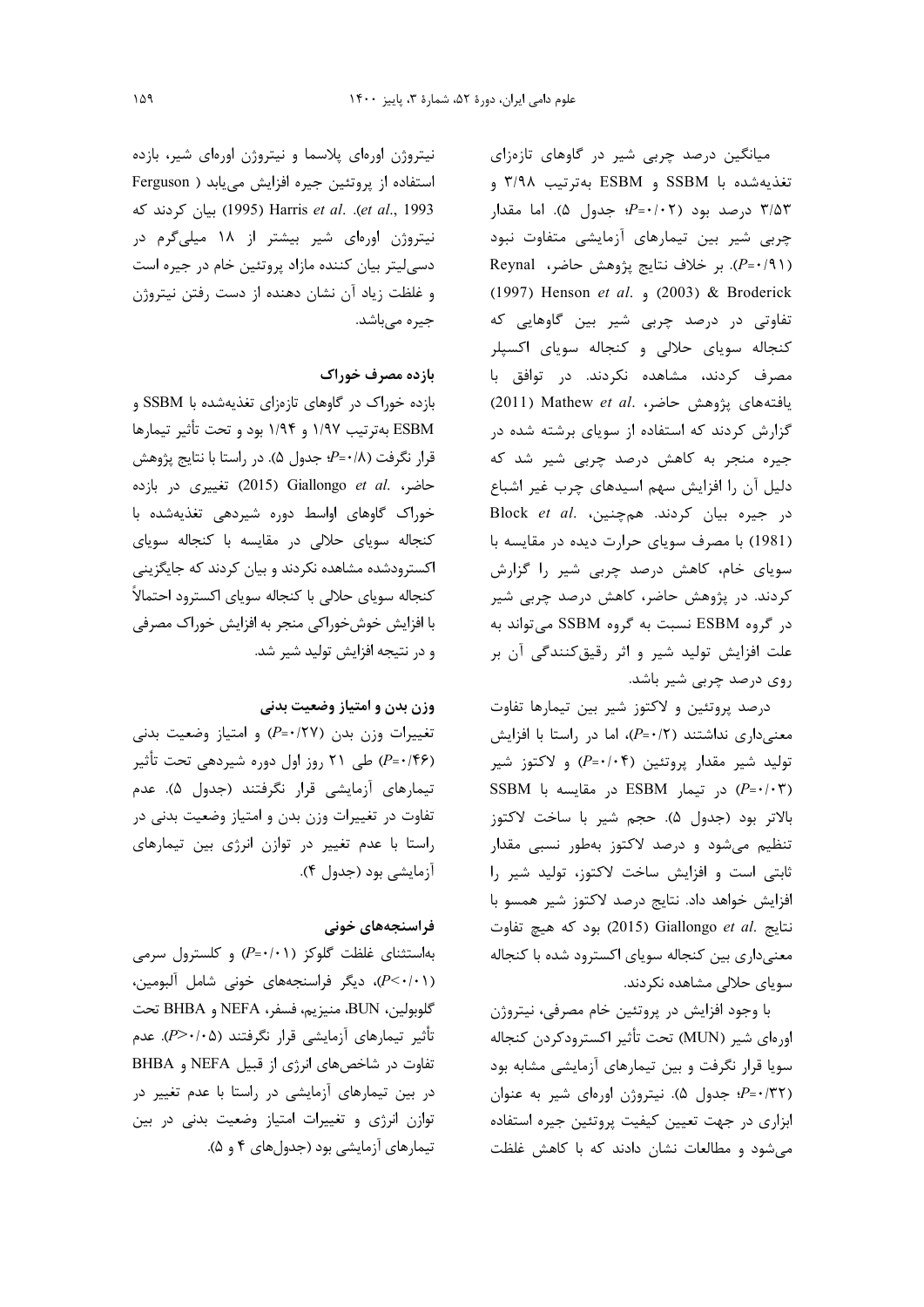| Item                               |             | Treat       |            | P-Value    |                  |             |               |
|------------------------------------|-------------|-------------|------------|------------|------------------|-------------|---------------|
|                                    | <b>SSBM</b> | <b>ESBM</b> | <b>SEM</b> | Treat      | Parity           | Time        | Treat* Parity |
| Glucose, $mg/dL$                   | 71.44       | 67.41       | 1.09       | 0.01       | ${}_{0.01}$      | ${}_{0.01}$ | 0.58          |
| Cholesterol, mg/dL                 | 116.67      | 130.51      | 2.53       | ${}< 0.01$ | 0.35             | ${}_{0.01}$ | 0.28          |
| Total protein, g/dL                | 7.12        | 7.29        | 0.05       | 0.07       | ${}_{\leq 0.01}$ | ${}_{0.01}$ | 0.45          |
| Albumin, $g/dL$                    | 3.53        | 3.51        | 0.02       | 0.61       | 0.34             | ${}_{0.01}$ | 0.36          |
| Globulin, $g/dL$                   | 3.63        | 3.75        | 0.06       | 0.27       | ${}_{0.01}$      | ${}_{0.01}$ | 0.51          |
| BUN, mg/dL                         | 17.27       | 16.82       | 0.37       | 0.32       | 0.46             | ${}_{0.01}$ | 0.95          |
| Ca, mg/dL                          | 9.43        | 9.75        | 0.10       | 0.06       | 0.50             | ${}_{0.01}$ | 0.68          |
| $P$ , mg/dL                        | 6.51        | 6.29        | 0.07       | 0.23       | 0.02             | ${}_{0.01}$ | 0.20          |
| $Mg$ , mg/dL                       | 2.52        | 2.58        | 0.06       | 0.57       | 0.26             | 0.17        | 0.40          |
| NEFA, mmol/L                       | 0.98        | 0.96        | 0.07       | 0.87       | ${}_{\leq 0.01}$ | ${}_{0.01}$ | 0.94          |
| BHB, mmol/L                        | 0.70        | 0.74        | 0.08       | 0.73       | 0.01             | 0.64        | 0.90          |
| Rectal temperature, <sup>0</sup> C | 38.60       | 38.70       | 0.06       | 0.18       | 0.70             | ${}_{0.01}$ | 0.32          |

جدول ۶. اثر سطوح مختلف کنجاله سویای اکسترود بر فراسنجههای سرمی و درجه حرارت رکتومی در گاوهای تازهزای هلشتاین Table 6. The effect of different levels of extruded soybean meal on serum metabolites in Holstein fresh cows

گاوهای تغذیهشده با ESBM در مقایسه با تیمار SSBM غلظت گلوکز سرمی پایینتری داشتند (۷۱/۴۴ در برابر ۶۷/۴۱ میلیگرم در دسیلیتر؛ (۶۷/۴=). نتایج بر روى غلظت گلوكز سرمى مغاير با نتايج ساير پژوهشها (Ruegsegger et al., 1985; Sadr Erhami et al., 2015) بود. در پژوهش حاضر، اگر چه با توجه به افزایش DMI و به دنبال أن عرضه ساير مواد مغذى در تيمار ESBM در مقايسه با تيمار SSBM انتظار مىرفت سطح گلوكز خون در تیمار ESBM بالاتر باشد، اما به نظر می رسد که گاوها در تیمار ESBM با تولید ۳/۷۱ کیلوگرم در روز شیر بیشتر و ۰/۱۶ کیلوگرم در روز لاکتوز بیشتر با عرضه بیشتر گلوکز به سمت بافت پستان و افزایش مقدار لاکتوز شیر و در نتیجه افزایش تولید شیر غلظتهای پایینتری از گلوکز سرمی داشتند. افزون بر این، Fathi .Nasri et al (2007) گزارش كردند فرايند كردن سويا با حرارت منجر به افزایش عرضه چربی و در نتیجه مقاومت به انسولین میشود که منجر به افزایش سطح گلوکز خون میگردد. درحالیکه به نظر می رسد تولید شیر بیشتر در تیمار ESBM منجر به برداشت بیشتر گلوکز از سرم خون شده است.

غلظت كلسترول سرمى در تيمار ESBM در مقايسه با تیمار SSBM بالاتر بود (۱۳۰/۵۱ در برابر ۱۱۶/۶۷ میلی گرم در دسی لیتر؛ P<۰/۰۱). در نشخوارکنندگان برای خروج چربیها از کبد به شکل لیپوپروتئینهایی با Bobe et ) به پروتئین نیاز است ( Bobe et al., 2004). همراه با چربی در ساختار VLDL مقادیر بیشتری از کلسترول وجود دارد. بنابراین، کل کلسترول يلاسما به طو, غير مستقيم، حضور VLDL در خون و در نتیجه توانایی کبد ۱٫ در تولید VLDL اندازهگیری مي كند. اگر توليد VLDL دچار مشكل شود تجمع چربي

در کبد اتفاق میافتد. بنابراین، مقادیر پایین کلسترول در خون شرایطی را نشان میدهد که در آن تولید VLDL محدود شده و احتمال تجمع چربی در کبد وجود دارد (Bobe et al., 2004). نتايج حاصل از اين پژوهش نشان داد که افزایش میزان پروتئین مصرفی سبب میشود چربی کم تری به سمت کبد حمل شود و مقادیر زیاد چربی از کبد خارج شود.

پروتئين تام تمايل به افزايش در تيمار ESBM در مقایسه با SSBM داشت (۶-۰/۰۷؛ جدول ۶). به نظر می, سد گاوهای تغذیهشده با ESBM در نتیجه پروتئین مصرفی بالاتر تمایل به داشتن پروتئین تام بیشتر در مقایسه با تیمار SSBM داشتند. در حالی که عدم تفاوت در BUN بین تیمارهای آزمایشی ممکن است در نتیجه تجزیه بیشتر بافت ماهیچهای در تیمار SSBM ایجاد شده باشد (Wheelock *et al.*, 2010). همچنین یک تمایل به افزایش در غلظت کلسیم سرم در تیمار ESBM  $(P = \cdot / \cdot 5)$  SSBM در مقایسه با تیمار SSBM در ممکن است در نتیجه افزایش ماده خشک مصرفی در این گروه و عرضه بالاتر کلسیم از طریق دستگاه گوارش باشد. میانگین درجه حرارت راست رودهای بین دو تیمار

شاهد و آزمایشی به ترتیب ۳۸/۶۰ و ۳۸/۷۰ بود (جدول ۶) و هيچ تفاوت معنىدارى بين تيمارها وجود  $(P = \cdot / \Lambda)$  نداشت

### نتيجەگيرى

نتايج اين پژوهش نشان داد كه استفاده از كنجاله سویای اکسترود به جای کنجاله سویای حلالی در گاوهای تازهزا ماده خشک مصرفی و تولید شیر را افزایش و درصد چربی شیر را کاهش داد، اما اثری بر روی شاخصهای متابولیسم انرژی نداشت.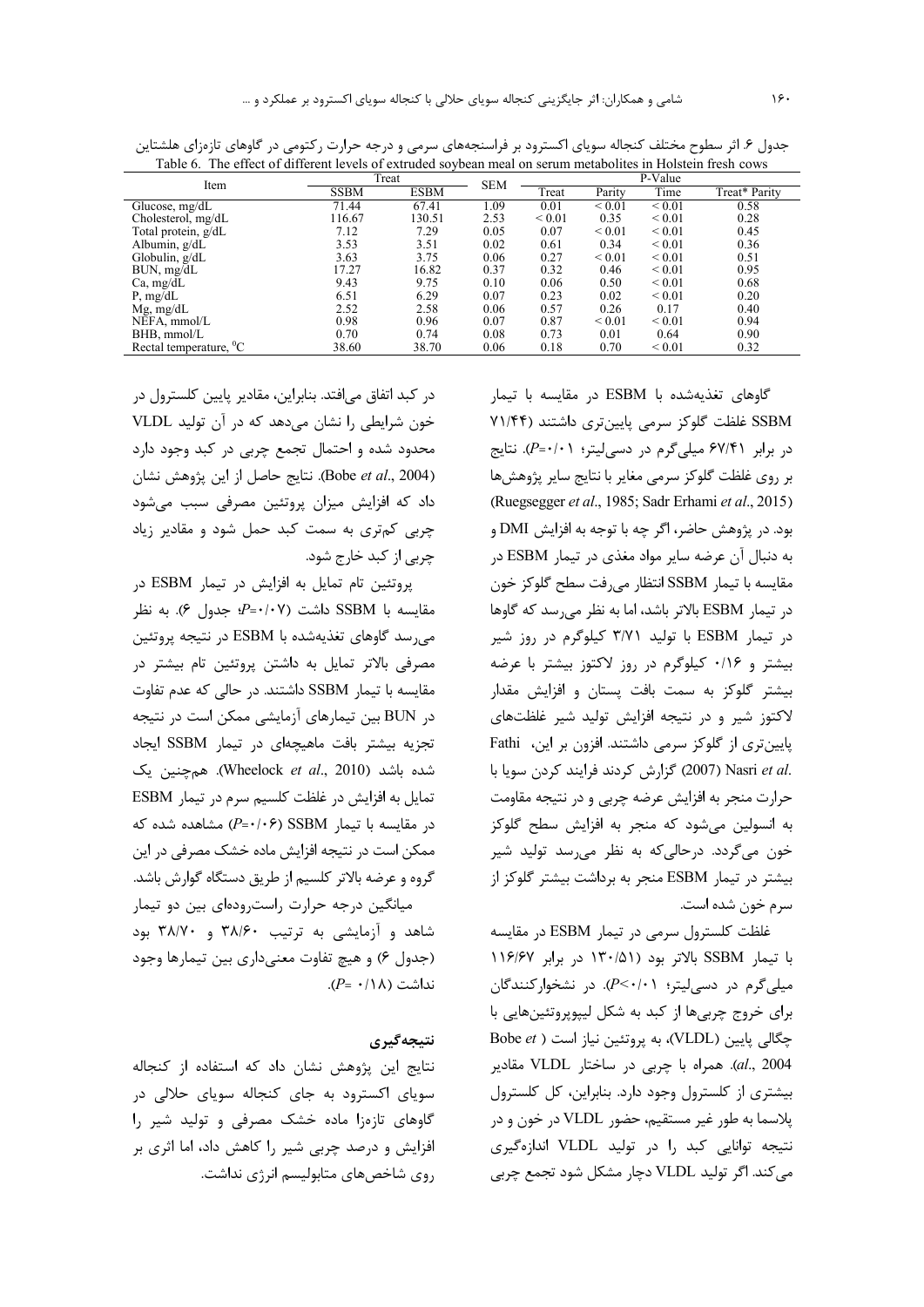#### **REFERENCES**

- 1. Amanlou, H., Farahani, T.A. & Farsuni, N.E. (2017). Effects of rumen undegradable protein supplementation on productive performance and indicators of protein and energy metabolism in Holstein fresh cows. *Journal of Dairy Science*, 100(5), 3628-3640.
- 2. Arhami, I.S., Ghorbani, G.R., Karegar, S., Sefidmazgi, A.S. & Naderi, N. (2015). Processed soybean as a replacement for soybean meal on N retention in milk of Holstein cows. *Iranian Journal of Veterinary Clinical Sciences*, 9(1), 41-50.
- 3. Block, E., Muller, L. D., Griel Jr, L. C. & Garwood, D. L. (1981). Brown midrib-3 corn silage and heat extruded soybeans for early lactating dairy cows. *Journal of Dairy Science*, 64(9), 1813-1825.
- 4. Bobe, G., Young, J. W. & Beitz, D. C. (2004). Invited review: pathology, etiology, prevention, and treatment of fatty liver in dairy cows. *Journal of Dairy Science*, 87(10), 3105-3124.
- 5. Broderick, G. A. (1986). Relative value of solvent and expeller soybean meal for lactating dairy cows. *Journal of Dairy Science*, 69(11), 2948-2958.
- 6. Broderick, G. A., Ricker, D. B. & Driver, L. S. (1990). Expeller soybean meal and corn by-products versus solvent soybean meal for lactating dairy cows fed alfalfa silage as sole forage. *Journal of Dairy Science*, 73(2), 453-462.
- 7. Broderick, G. A., Uden, P., Murphy, M. L. & Lapins, A. (2004). Sources of variation in rates of in vitro ruminal protein degradation. *Journal of Dairy Science*, 87(5), 1345-1359.
- 8. Chouinard, P. Y., Girard, V. & Brisson, G. J. (1997). Performance and profiles of milk fatty acids of cows fed full fat, heat-treated soybeans using various processing methods. *Journal of Dairy Science*, 80(2), 334-342.
- 9. Faldet, M. A. & Satter, L. D. (1991). Feeding heat-treated full fat soybeans to cows in early lactation. *Journal of Dairy Science*, 74(9), 3047-3054.
- 10. Fathi Nasri, M. H., Danesh Mesgaran, M., Kebreab, E. & France, J. (2007). Past peak lactational performance of Iranian Holstein cows fed raw or roasted whole soybeans. *Canadian Journal of Animal Science*, 87(3), 441-447.
- 11. Ferguson, J. D., Galligan, D. T., Blanchard, T. & Reeves, M. (1993). Serum urea nitrogen and conception rate: the usefulness of test information. *Journal of Dairy Science*, 76(12), 3742-3746.
- 12. Flis, S.A. & Wattiaux, M.A. (2005). Effects of parity and supply of rumen-degraded and undegraded protein on production and nitrogen balance in Holsteins. *Journal of Dairy Science*, 88(6), 2096-2106.
- 13. Giallongo, F., Oh, J., Frederick, T., Isenberg, B., Kniffen, D. M., Fabin, R. A. & Hristov, A. N. (2015). Extruded soybean meal increased feed intake and milk production in dairy cows. *Journal of Dairy Science*, 98(9), 6471-6485.
- 14. Harper, M. T., Oh, J., Melgar, A., Nedelkov, K., Räisänen, S., Chen, X., Martins, C. M. M. R., Young, M., Ott, T. L., Kniffen, D. M., Fabin, R. A. & Hristov, A. N. (2019). Production effects of feeding extruded soybean meal to early-lactation dairy cows. *Journal of dairy science*, 102(10), 8999-9016.
- 15. Harris, B., Jr. (1995). MUN and BUN values can be valuablemanagement tools. *Feedstuffs*, 67(42):14.
- 16. Henson, J.E., Schingoethe, D.J. & Maiga, H.A. (1997). Lactational evaluation of protein supplements of varying ruminal degradabilities. *Journal of Dairy Science*, 80(2), 385-392.
- 17. Ipharraguerre, I. R. & Clark, J. H. (2005). Impacts of the source and amount of crude protein on the intestinal supply of nitrogen fractions and performance of dairy cows. *Journal of Dairy Science*, 88, E22-E37.
- 18. Isenberg, B. J., Hristov, A. N., Kniffen, D. M., Lee, C., Heyler, K. S., Cassidy, T. W. & Fabin, R. A. (2012). Effect of temperature during drying and mechanical extrusion on soybean meal protein in situ degradability and in vitro digestibility. *Journal of Dairy Science*, 95(Suppl. 2):216.
- 19. Ji, P. & Dann, H.M. (2013). Negative protein balance: Implications for transition cows. In Proceedings *Cornell Nutrition Conference*, 14-19 Oct, Cornell University, Ithaca, New York, pp: 101-112.
- 20. Komaragiri, M.V. & Erdman, R.A. (1997). Factors affecting body tissue mobilization in early lactation dairy cows. 1. Effect of dietary protein on mobilization of body fat and protein. *Journal of Dairy Science*, 80(5), 929-937.
- 21. Larsen, M., Lapierre, H. & Kristensen, N.B. (2014). Abomasal protein infusion in postpartum transition dairy cows: Effect on performance and mammary metabolism. *Journal of Dairy Science*, 97(9), 5608-5622.
- 22. Mathew, B., Eastridge, M. L., Oelker, E. R., Firkins, J. L. & Karnati, S. K. R. (2011). Interactions of monensin with dietary fat and carbohydrate components on ruminal fermentation and production responses by dairy cows. *Journal of Dairy Science*, 94(1), 396-409.